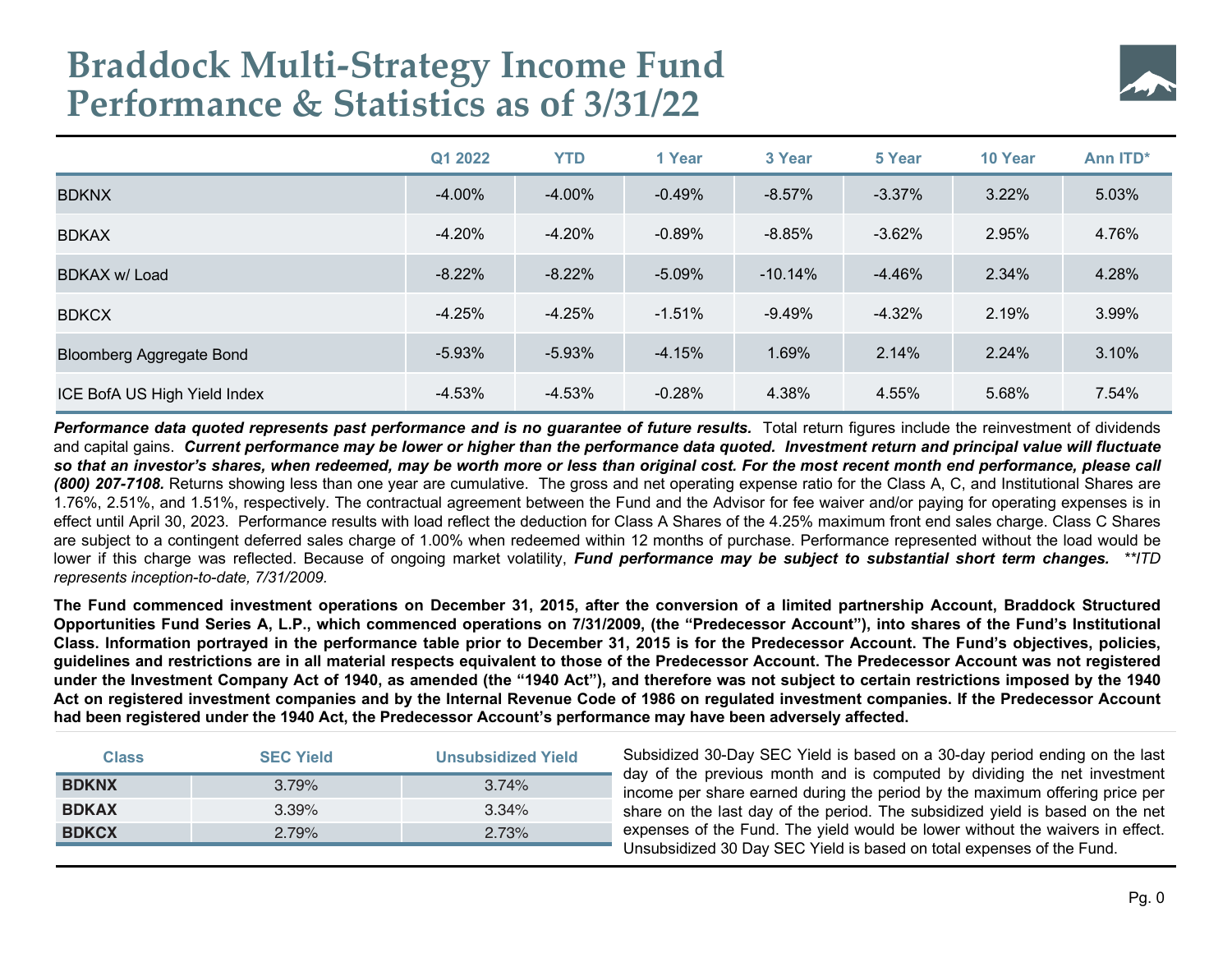#### **Braddock Multi Strategy Income Fund I-Shares: Sharply Higher Yield and Strong Fundamentals**



| Braddock Multi-Strategy Income Fund Institutional Shares (BDKNX) Portfolio Information as of May 2022 |                                 |                                            |                                          |                                          |                                 |  |  |  |  |
|-------------------------------------------------------------------------------------------------------|---------------------------------|--------------------------------------------|------------------------------------------|------------------------------------------|---------------------------------|--|--|--|--|
| <b>Yield to</b><br><b>Maturity:</b>                                                                   | <b>Effective</b><br>$Coupon1$ : | <b>Floating Rate</b><br><b>Allocation:</b> | <b>Interest Rate</b><br><b>Duration:</b> | <b>Credit Spread</b><br><b>Duration:</b> | <b>Average</b><br><b>Price:</b> |  |  |  |  |
| 8.67%                                                                                                 | 5.93%                           | 83%                                        | 0.93 years                               | 3.74 years                               | \$89.94                         |  |  |  |  |

- BDKNX offers compelling relative value with high yield, low duration and bond coupons that should rise as the Fed hikes
- Average bond price of \$89.94. Market technicals have led to highly attractive entry points at wider spreads and higher yields
- Housing and consumer fundamentals has remained solid. Braddock remains focused on high quality Modern RMBS and Prime ABS



<sup>1</sup> Effective coupon is calculated by dividing the coupon payments by the current market value of the bond Bloomberg Municipal Bond Index, Bloomberg US Agency MBS Index, Bloomberg US Corporate Index, Bloomberg US Corporate Baa Index, Bloomberg US High Yield Index, Braddock Multi-Strategy Income Fund Institutional Share Class. As of 5/31/2022. *Past Performance Does Not Indicate Future Results.* 

**BDKNX focuses on bonds backed by strong US housing and consumer fundamentals**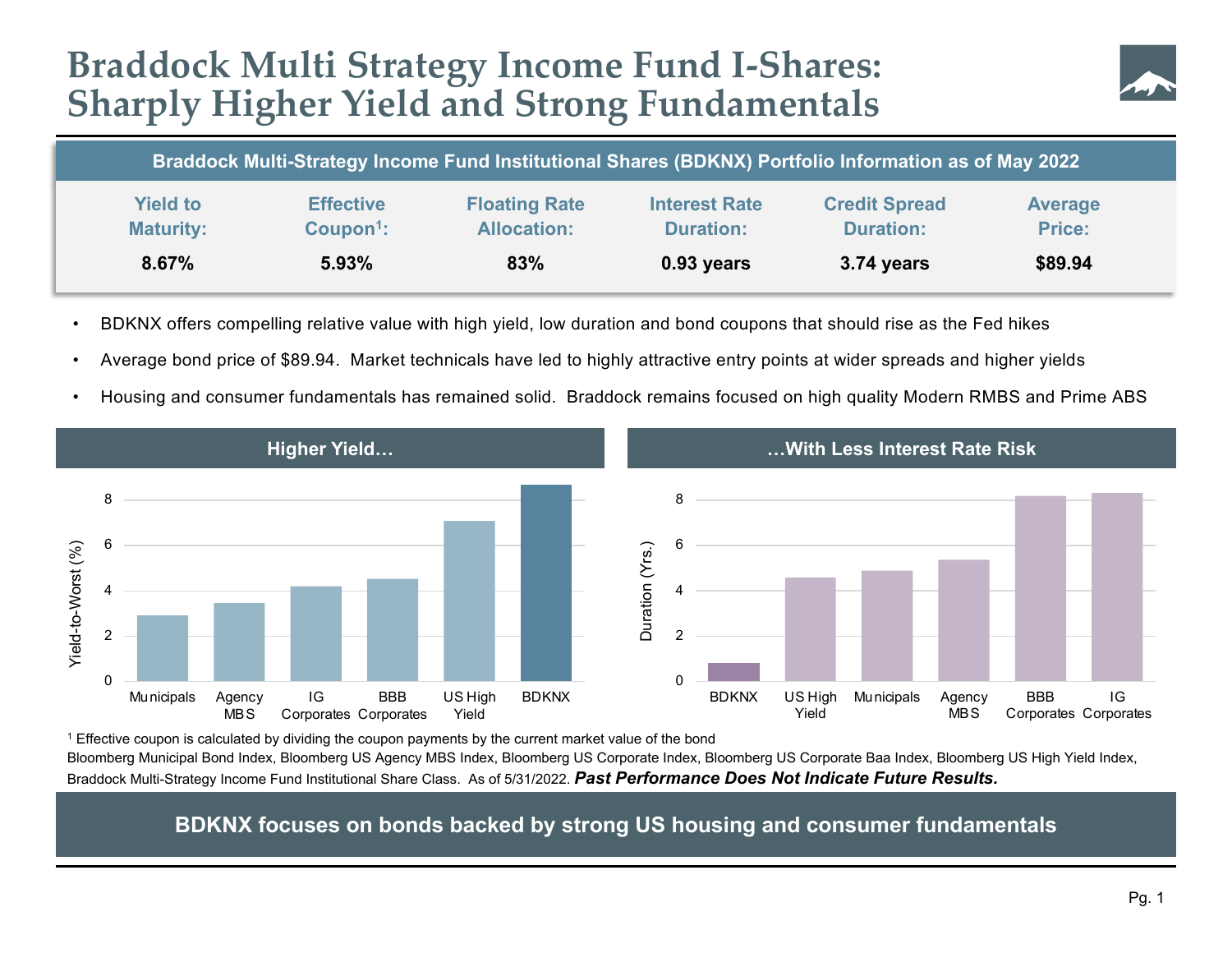## **Index Definitions**



Bloomberg US High Yield Corporate Index: measures the non-investment grade, US dollar-denominated, fixed-rate corporate bond market. The index includes corporate securities. Index Inception: 7/1/1983.

Bloomberg US Investment Grade Corporate Index: measures the investment grade, US dollar-denominated, fixed-rate corporate bond market. The index includes corporate securities. Index Inception: 1/1/1973.

Bloomberg US Investment Grade Baa Corporate Index: measures the investment grade, US dollar-denominated, fixed-rate corporate bond market with ratings of Baa3 and higher (or equivalent). The index includes corporate securities. Index Inception: 1/1/1988.

Bloomberg Municipal Bond Index: measures the investment grade, US dollar-denominated, tax-exempt municipal bond market. The index includes general obligation, revenue bonds, insured bonds and prerefunded municipal securities. Index Inception: 1/31/1980.

Bloomberg US Aggregate Index: measures the investment grade, US dollar-denominated, fixed-rate taxable bond market. The index includes Treasuries, government-related and corporate securities, mortgage-backed securities, asset-backed securities and commercial mortgage-backed securities. Index Inception: 1/1/1986.

Bloomberg US MBS: measures the US dollar-denominated, fixed-rate mortgage-backed securities pass-through market. The index includes mortgage-backed securities issued by Fannie Mae, Freddie Mac and Ginnie Mae. Index Inception: 1/1/1976.

**You cannot invest directly in an index**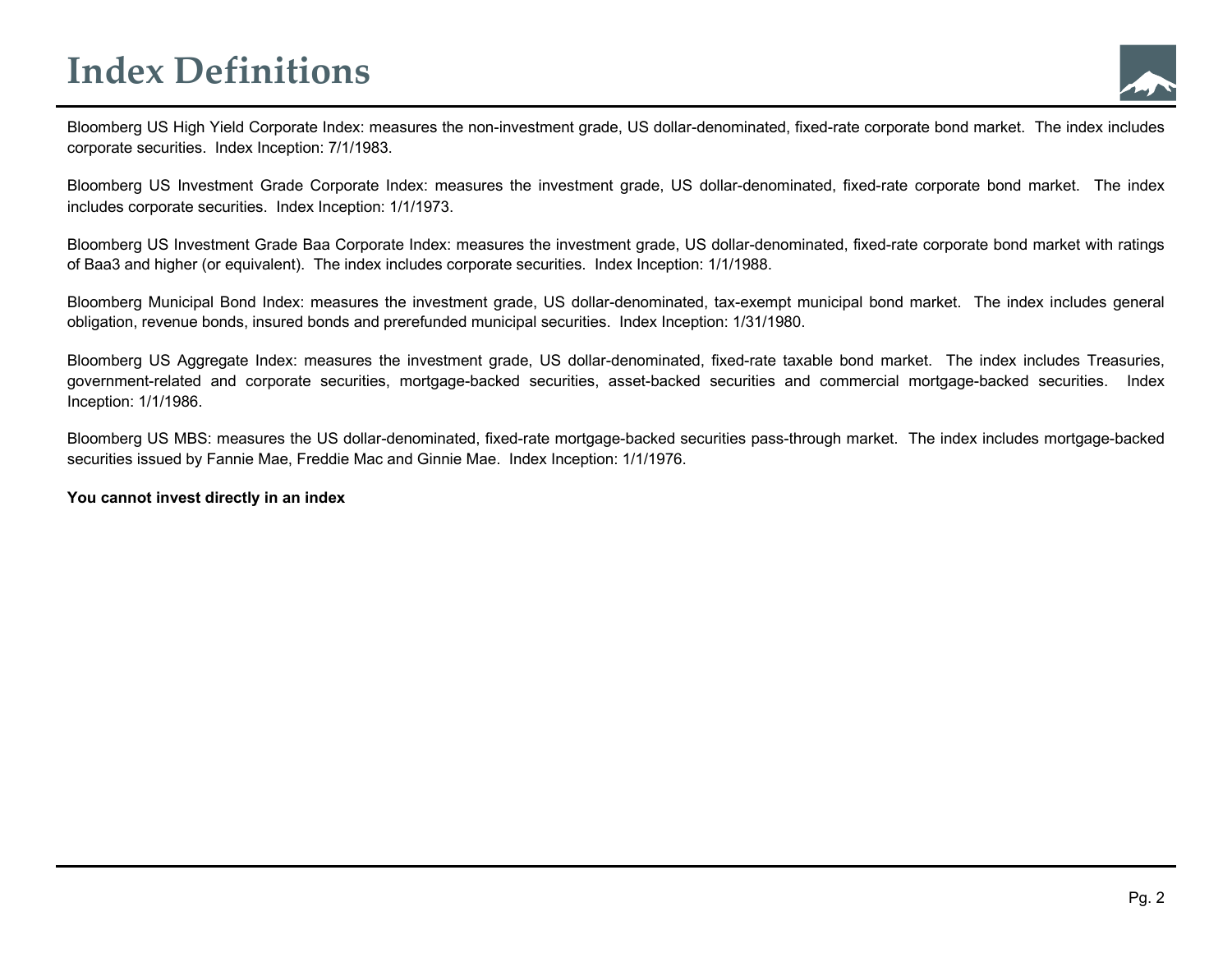# **Key Term Definitions**



Residential Mortgage-Backed Securities (RMBS): Interests in "pools" of mortgages secured by residential properties.

Secured Overnight Financing Rate (SOFR): A broad measure of the cost of borrowing cash overnight collateralized by Treasury securities. SOFR is commonly used as an alternative to LIBOR as the coupon index for floating rate debt.

Single Family Rental: RMBS backed by a portfolio of single family rental properties.

Spread Duration: Spread duration is the sensitivity of the price of a security to changes in its credit spread.

Small Business Commercial: A type of asset-backed debt security typically collateralized predominantly by pools of commercial loans to domestic small businesses.

Weighted Average Coupon: The average interest rate on the underlying mortgage loans, weighted by each mortgage's current balance.

Weighted Average Life: The average length of time that each dollar of unpaid principal on a loan or amortizing bond remains outstanding.

Yield-to-Maturity (YTM): The annualized total return anticipated on a bond if the bond is held until it matures and assuming all payments can be reinvested at the same rate.

Yield-to-Worst (YTW): A measure of the lowest possible yield that can be received on a bond that fully operates within the terms of its contract without defaulting. A common measure for callable bonds that may be called prior to maturity.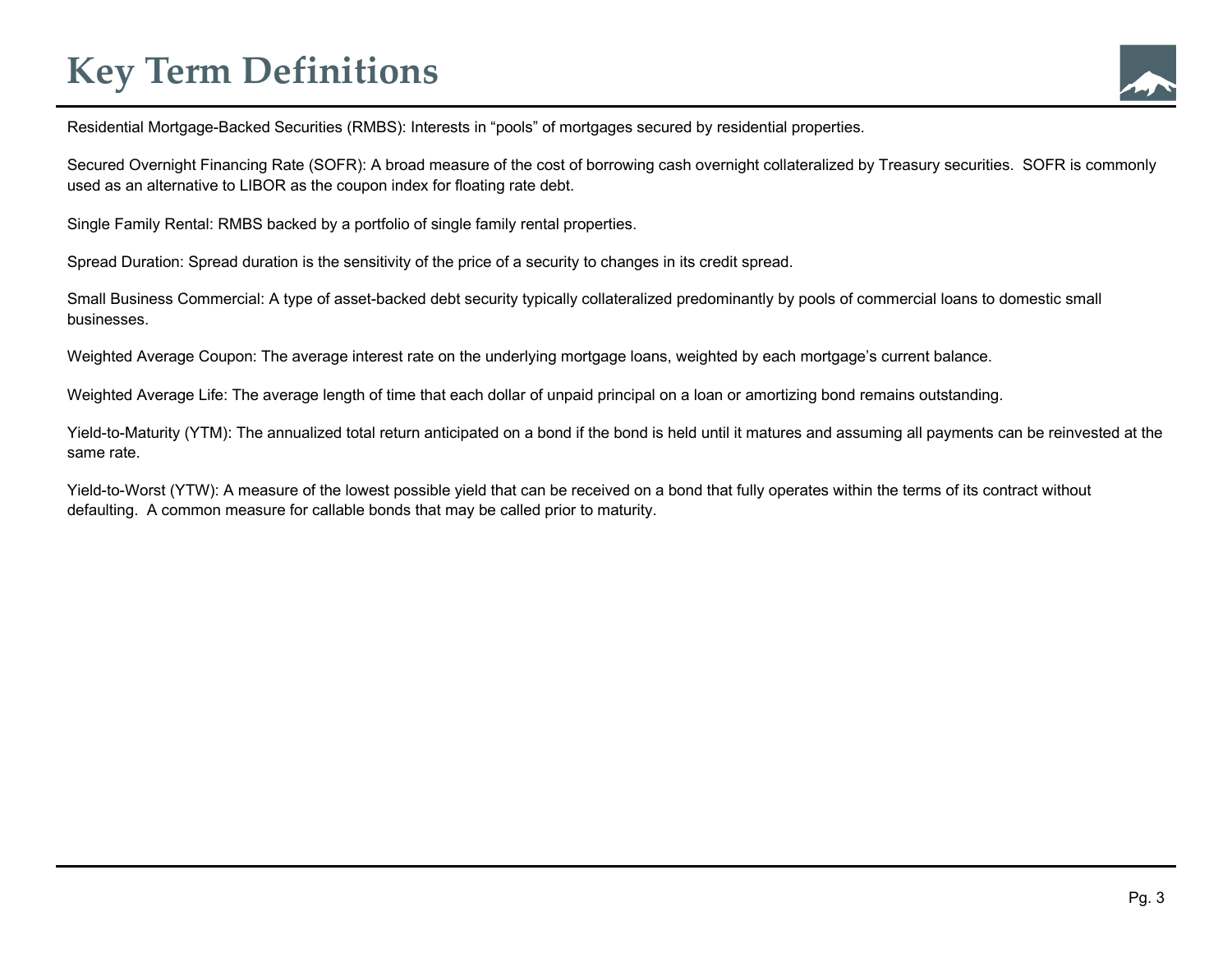### **Risks and Other Disclosures**



#### *This material must be preceded by or accompanied with a copy of the Fund's [prospectus.](https://libertystreetfunds.com/braddock-literature/)*

An investment in the Braddock Multi-Strategy Income Fund is subject to risk, including the possible loss of principal *amount invested and including, but not limited to, the following risks***:**

**Market Risk: t**he market price of a security may decline, sometimes rapidly or unpredictably, due to general market conditions that are not specifically related to a particular issuer, company, or asset class.

**Fixed income/interest rate:** Generally, fixed income securities decrease in value if interest rates rise, and increase in value if interest rates fall.

**High Yield ("Junk") bond:** involve greater risk of default, downgrade, or price declines, can be more volatile and less liquid than investment-grade securities**.**

**Mortgage-backed and Asset-Backed securities:** subject to prepayment risk, "extension risk" (repaid more slowly), credit risk, liquidity, and default risks.

**Liquidity:** the Fund may not be able to sell some or all of the investments that it holds due to a lack of demand in the marketplace or it may only be able to sell those investments at a loss. Liquid investments may become illiquid or less liquid after purchase by the Fund, Illiquid investments may be harder to value, especially in changing markets.

**Sector Focus:** focus may present more risks than if broadly diversified.

**Valuation:** From time to time, the Fund will need to fair-value portfolio securities at prices that differ from third party pricing inputs. This may affect purchase price or redemption proceeds for investors who purchase or redeem Fund shares on days when the Fund is pricing or holding fair-valued securities. Such pricing differences can be significant and can occur quickly during times of market volatility.

**Credit Risk:** If an issuer or guarantor of a debt security held by the Fund or a counterparty to a financial contract with the Fund defaults or is downgraded or is perceived to be less creditworthy, the value of the Fund's portfolio will typically decline. The Fund's securities are generally not guaranteed by any governmental agency.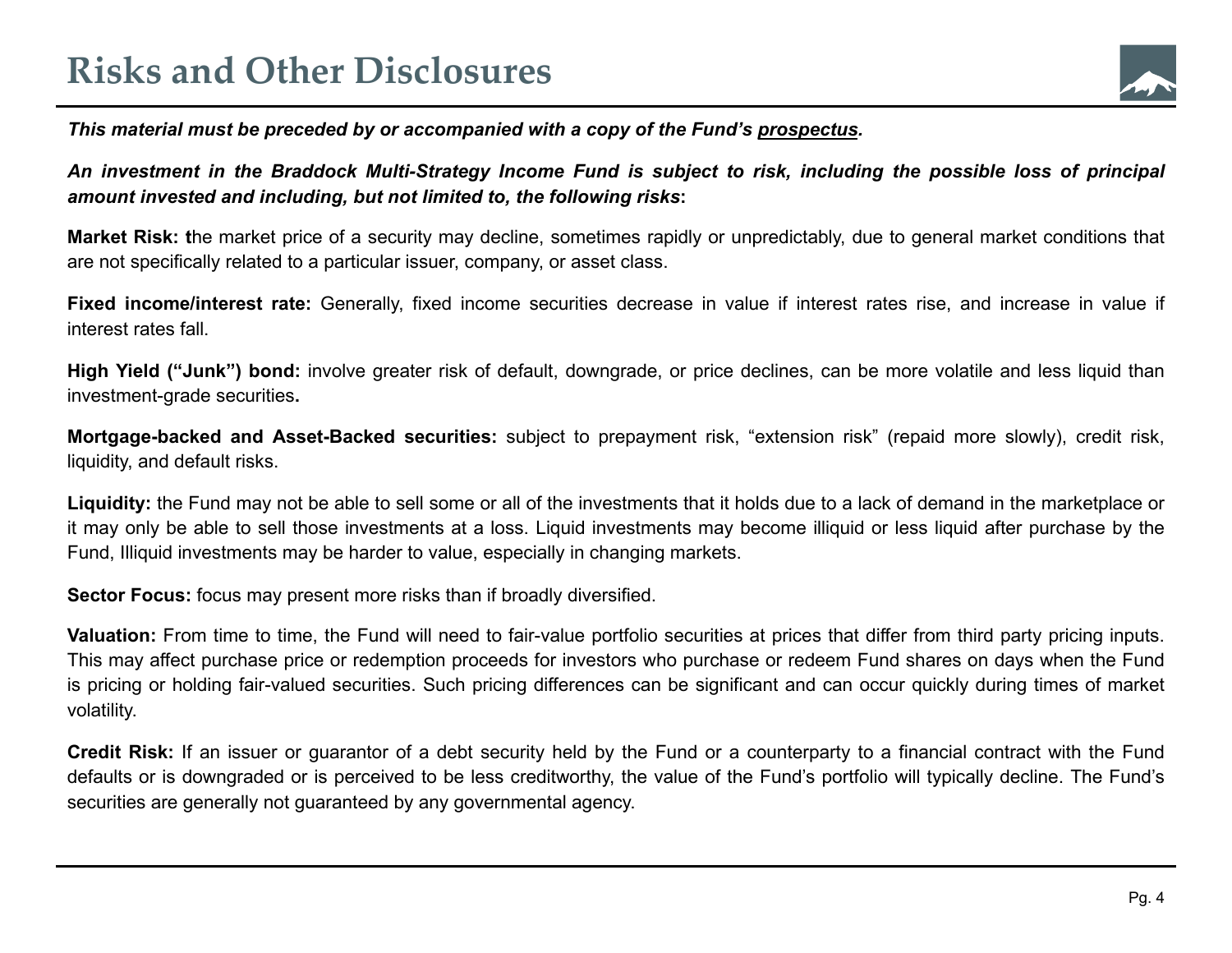### **Risks and Other Disclosures**



**Real estate market:** property values may fall due to various economic factors.

**Management and Strategy:** the evaluation and selection of the Fund's investments depend on the judgment of the Fund's Sub-Advisor about the quality, relative yield, value or market trends affecting a particular security, industry, sector or region, which may prove to be incorrect.

**Collateralized Loan Obligations**: subject to interest rate, credit, asset manager, legal, regulatory, limited recourse, liquidity, redemption, and reinvestment risks.

**COVID-19 Related Market Events:** The COVID-19 pandemic has resulted in extreme volatility in the financial markets, and domestic and global economic downturns. It may exacerbate other risks that apply to the Fund.

**Non-diversification**: focus in the securities of fewer issuers, which exposes the Fund to greater market risk than if its assets were diversified among a greater number of issuers. Repurchase agreement: may be subject to market and credit risk.

**Reverse repurchase agreement:** risks of leverage and counterparty risk.

**Leverage:** The use of leverage may magnify the Fund's gains and losses and make the Fund more volatile.

**Derivatives**: derivative instruments (e.g. short sells, options, futures) involve risks different from direct investment in the underlying assets, including possible losses in excess of amount invested or any gain in portfolio positions.

**ETF Risk**: Investing in an ETF will provide the Fund with exposure to the securities comprising the index on which the ETF is based and will expose the Fund to risks similar to those of investing directly in those securities.

**LIBOR:** Many financial instruments use a floating rate based on the London Interbank Offered Rate ("LIBOR"), which is being phased out. Any effects of the transition away from LIBOR could result in losses.

The Fund may not be suitable for all investors. We encourage you to consult with appropriate financial professionals before considering an investment in the Fund.